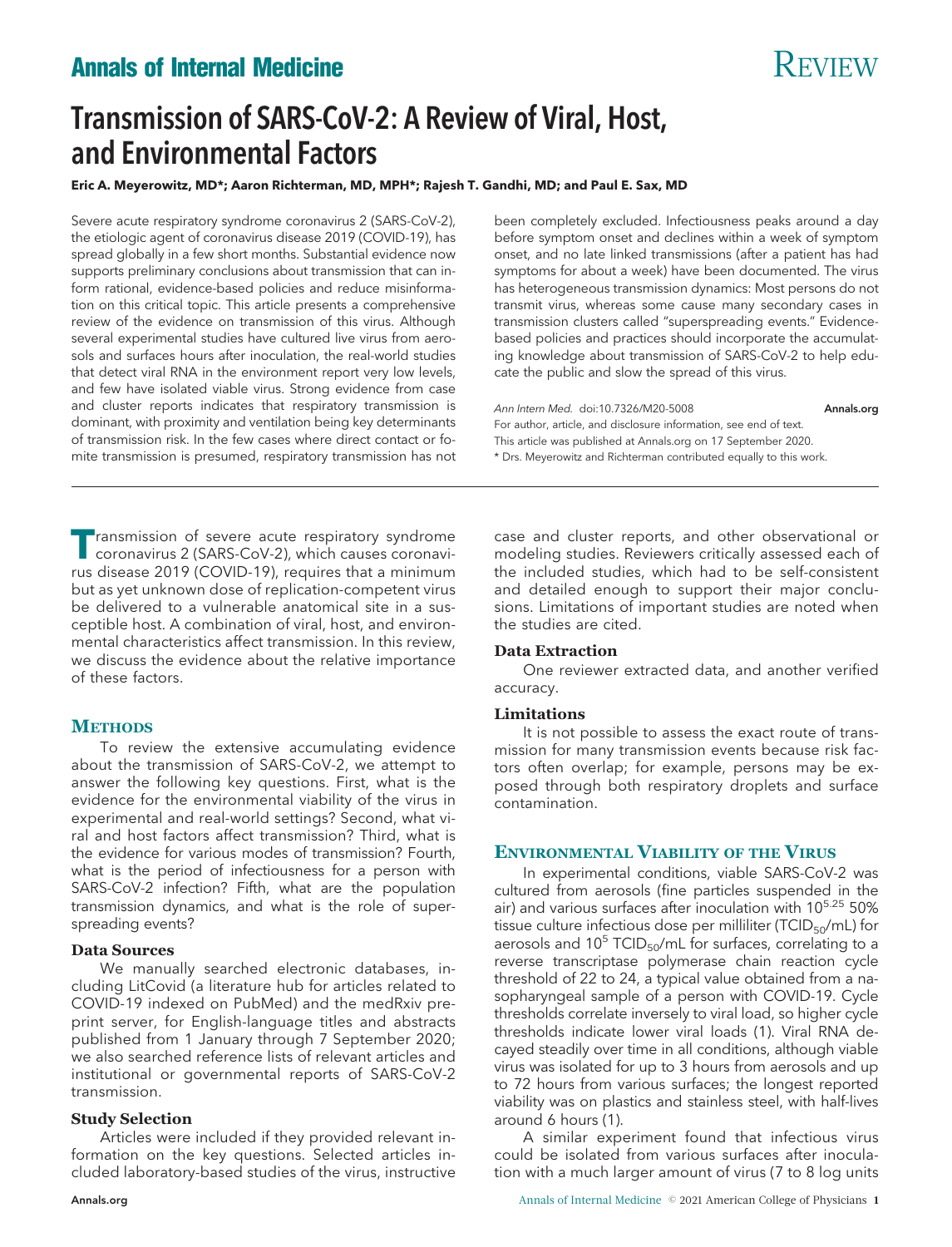TCID $_{50}$ /mL) (2). The same study found that the virus was highly stable at low temperatures but sensitive to heat, with inactivation of the virus in 5 minutes at 70 °C. In addition, SARS-CoV-2 could not be cultured after incubation with various disinfectants, confirming experimentally the effectiveness of cleaning procedures.

In real-world settings, studies have identified SARS-CoV-2 RNA from samples taken from contaminated environmental surfaces, most commonly high-touch surfaces (Table 1) (3–21). Viral RNA levels are markedly lower on environmental surfaces than in the nasopharynx of source individuals, as shown in studies of a quarantine hotel and used dining utensils (3, 4). The few studies that have assessed the presence of replicationcompetent virus with culture have isolated it rarely in air particles of varying size (5, 6).

# **VIRAL AND HOST FACTORS AFFECTING TRANSMISSION**

Binding of the viral spike (S) protein to the host angiotensin-converting enzyme 2 (ACE2) receptor is a critical step for cell entry, and as a result, host ACE2 distribution determines viral tropism (22, 23). Viral load is highest in the upper respiratory tract (nasopharynx and oropharynx) early in disease and then increases in the lower respiratory tract (sputum), suggesting that the upper respiratory tract is the usual initial site of viral replication, with subsequent descending infection (24).

Susceptibility to SARS-CoV-2 infection increases with age; children younger than 10 years are around half as susceptible as adults (25–28). Viral RNA testing of household contacts in Iceland showed 6.7% and 13.7% positivity in children and adults, respectively, and testing in Wuhan, China, showed 4% and 17.1% positivity (29, 30). Decreased ACE2 expression in children compared with adults may partly explain the lower susceptibility seen in children (31, 32).

The relative probability of transmission from an infected child compared with that from an adult is not well understood. Replication-competent virus is readily isolated from children who are infected, and there are conflicting reports about the relative viral loads in children compared with adults, with some studies not controlling for time since symptom onset, a key determinant of viral load (32–35). Multiple large contact tracing studies have suggested a lower secondary attack rate for young children, but these must be interpreted with caution because children are less likely to have symptomatic disease and therefore less likely to be identified as index cases (35–38). Moreover, these studies predominantly took place during periods of school closures, which may have had a confounding effect on the likelihood of a child being an index case.

One study of households in the United States found that household contacts of patients with immunocompromising conditions and COVID-19 had increased risk for infection, a finding that has not yet been replicated but which suggests that this population may be more likely to transmit the virus (39).

### Key Summary Points

Respiratory transmission is the dominant mode of transmission.

Vertical transmission occurs rarely; transplacental transmission has been documented.

Cats and ferrets can be infected and transmit to each other, but there are no reported cases to date of transmission to humans; minks transmit to each other and to humans.

Direct contact and fomite transmission are presumed but are likely only an unusual mode of transmission.

Although live virus has been isolated from saliva and stool and viral RNA has been isolated from semen and blood donations, there are no reported cases of SARS-CoV-2 transmission via fecal–oral, sexual, or bloodborne routes. To date, there is 1 cluster of possible fecal– respiratory transmission.

Viral factors may also contribute to transmissibility. For instance, a marked increase in the prevalence of SARS-CoV-2 bearing a D614G mutation has been noted over time (40). Whether this mutation provides a selective advantage to the virus has been debated (41). It has now been shown that this variant infects human ACE2 cell lines more efficiently than wild-type virus, that progeny virus has increased expression of S protein, that the S protein has a higher rate of binding to ACE2, and that in vivo viral loads may be higher for this variant (40, 42– 44).

# **EVIDENCE FOR VARIOUS MODES OF TRANSMISSION**

To date, conclusive evidence exists for respiratory transmission of SARS-CoV-2 and transmission to and between certain domestic and farm animals, as well as rare vertical transmission. Direct contact or fomite transmission is suspected and may occur in some cases. Sexual, fecal–oral, and bloodborne transmission are theorized but have not been documented.

# **Respiratory Transmission**

When a virus spreads through respiratory transmission, it does so either with virions suspended on large droplets or fine aerosols expelled from the respiratory tract of the primary case patient. Droplets are classically considered to be particles larger than 5 μm that fall to the ground within about 6 feet and aerosols to be particles smaller than 5 μm that can remain suspended in the air for prolonged periods; however, this dichotomization may be an oversimplification, and distinguishing droplet and aerosol transmission is difficult in clinical settings (45– 47).

The dominant route of transmission of SARS-CoV-2 is respiratory (48). Growing evidence indicates that in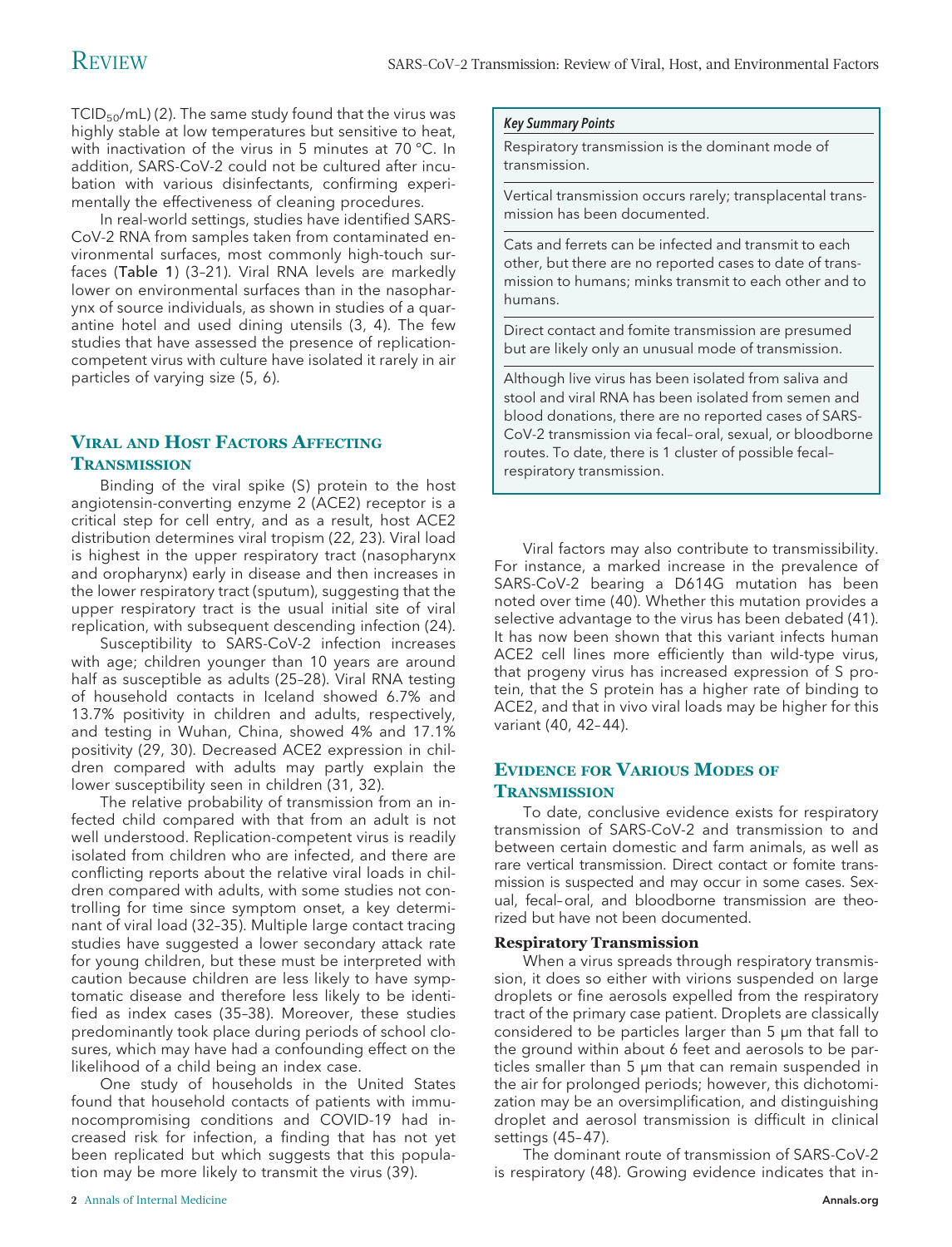fectious virus can be found in aerosols and in exhaled breath samples (5, 6, 49), and it is likely that under certain circumstances, including during aerosol-generating procedures, while singing, or in indoor environments with poor ventilation, the virus may be transmitted at a distance through aerosols.

Nevertheless, there is abundant evidence that proximity is a key determinant of transmission risk (50, 51). A detailed contact tracing study of train passengers that included 2334 index cases and 72 093 close contacts found that the secondary attack rate was closely linked to both the distance between seats and the duration of shared travel (52). In a cluster investigation of 112 cases linked to fitness classes in South Ko-

rea, high-intensity exercise in densely packed rooms yielded the most cases; a less crowded Pilates class with a presymptomatic instructor, on the other hand, had no associated secondary cases (53). That proximity so clearly increases risk for infection suggests that classic droplet transmission is more important than aerosol transmission (51).

The role of ventilation in preventing or promoting spread also highlights the importance of respiratory transmission. In a study of household transmission in China, opening windows to allow better air movement led to lower secondary household transmission (54). Poor ventilation has been implicated in numerous transmission clusters, including those in bars, churches,

#### *Table 1.* Review of Studies Assessing Viral RNA on Surfaces and in Air Samples **Setting Findings Viable Virus Assessed? Reference** Quarantine hotel room (China) Viral RNA found on 8 of 22 surfaces with high cycle thresholds in rooms of 2 presymptomatic individuals Not assessed 3 Chopsticks (Hong Kong) Viral RNA found on chopsticks at levels several logs lower than in respiratory tracts of 5 patients Not assessed 4 Microbiology laboratory (Spain) 4 of 22 high-touch surfaces positive, all with cycle thresholds >30 Not assessed 7 Laboratory (China) and the Samples positive by standard PCR techniques; 13 of 61 high-touch surfaces positive by droplet digital PCR, indicating very low levels of viral RNA Not assessed 8 Hospital (China) 25% of 200 surfaces positive, high-touch surfaces most likely to be positive; 0 of 44 air samples positive Not assessed 9 Hospital (Iran) 0 of 10 air samples measured 2–5 m from patients were positive for viral RNA Not assessed 10 Hospital (Nebraska) **>70% of surfaces in patient rooms positive for viral RNA** Assessed/no viable virus detected 11 Hospital (Italy) 2 of 26 samples positive (both from CPAP helmets) with very low viral loads Not assessed 12 Hospital (Wuhan, China) **2020** of 90 surfaces positive after sanitization Not assessed 13 Hospital (Singapore) Surfaces positive before but not after sanitization; no air samples positive Not assessed 14 Hospital (Hong Kong) Extensive air sampling at close range (10 cm from chin) showed no positive air samples; viral RNA found in saliva and on surfaces Not assessed and 15 Hospitals (Wuhan) Very low/undetectable levels in patient areas; detectable RNA in aerosols in poorly ventilated PPE removal areas that cleared with improved sanitization/ventilation Not assessed 16 Hospitals (Wuhan) Surfaces and air up to 4 m from patients frequently positive for viral RNA Not assessed 17 Hospital (Milan, Italy) High-touch surfaces and air samples positive for RNA in patient areas but not clean areas Not assessed 18 Hospital (London, England) Surfaces and air samples frequently positive for viral RNA at high cycle thresholds >30; more likely to be positive in areas closer to patients with COVID-19 Assessed/no viable virus 19 Hospital (Florida) Viable virus isolated from 2 patients with COVID-19 from air samples collected 2–4.8 m away (no cycle threshold reported for either patient), with extremely low viral concentrations of  $0.006$ -0.074 TCID<sub>50</sub> units/mL air Assessed/viable virus detected 6 Hospital (Nebraska) Air samples were taken around 6 patients with COVID-19 (no cycle threshold for patients and no distance at which air samples were taken reported), and an aerodynamic particle sizer spectrometer measured and separated air particles; viral growth confirmed from particles <1 μm and 1–4 μm in size Assessed/viable virus detected 5 Radiation oncology clinic (New Jersey) 0/128 environmental surface samples were positive for SARS-CoV-2 RNA before they were cleaned and disinfected Not assessed 20 Ferryboat, nursing home, and COVID-19 isolation ward (Greece) SARS-CoV-2 RNA was detected on a variety of environmental surfaces, including an air conditioning filter and ventilation duct and in 1/12 air samples tested during an outbreak Not assessed 21

COVID-19 = coronavirus disease 2019; CPAP = continuous positive airway pressure; PCR = polymerase chain reaction; PPE = personal protective equipment; SARS-CoV-2 = severe acute respiratory syndrome coronavirus 2; TCID<sub>50</sub> = median tissue concentration infectious dose.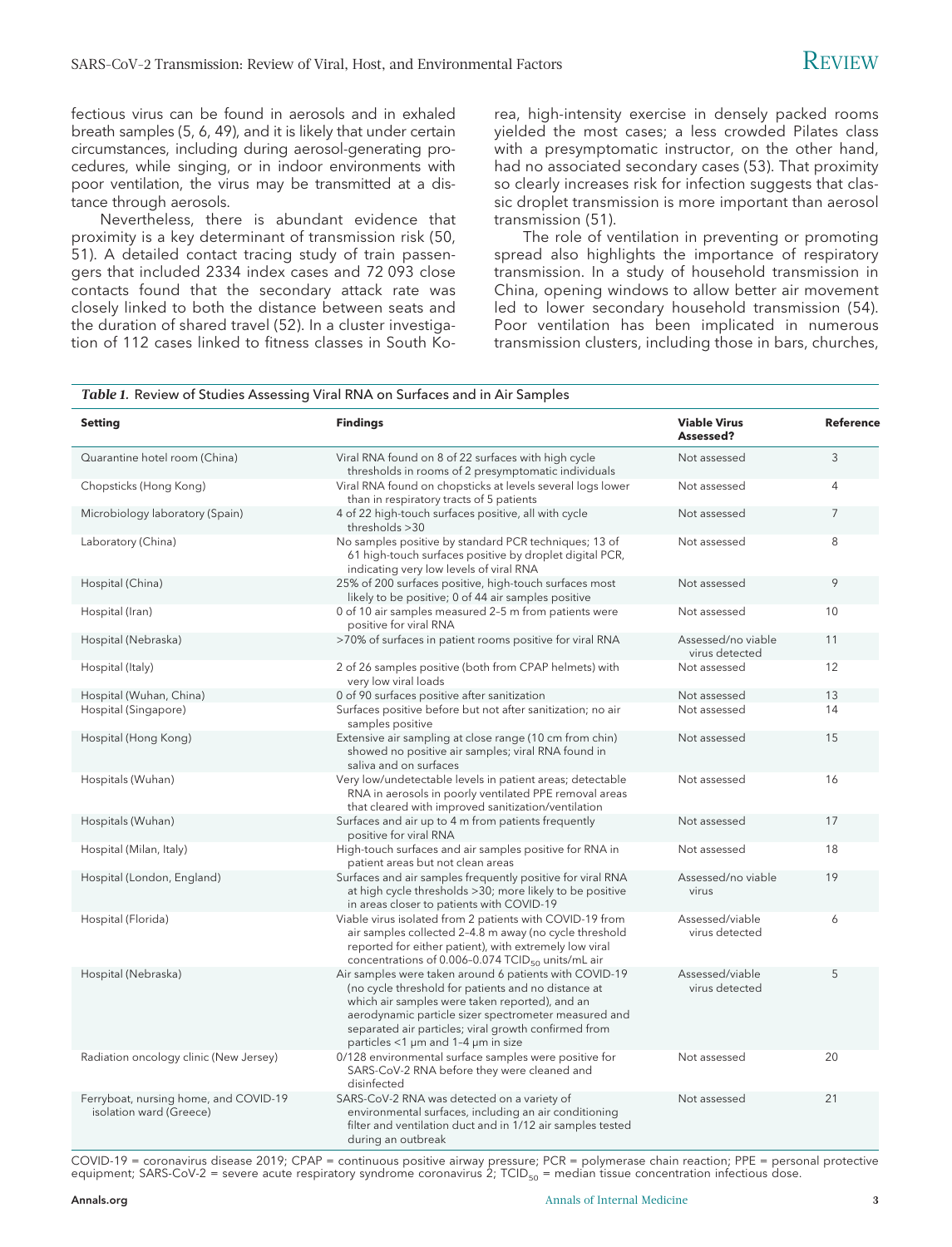and other locations (55–57). By contrast, such events have rarely occurred outside, and then only in the context of crowding (58 – 60). In 1 illustrative study of individuals at a religious event who traveled on 2 buses with poor ventilation, 35% of those on 1 bus acquired infection compared with none on the other bus, again highlighting the importance of ventilation (61). In this case, proximity to the single known index patient did not correlate with risk for infection.

In addition, studies have found that masking, both in health care settings and in the community, decreases transmission of SARS-CoV-2 (51, 62–65). A study in China found that mask use in the household before symptom development markedly reduced risk for household transmission (54). All of this evidence supports the dominant role of respiratory spread of this virus.

# **Direct Contact and Fomites**

There is currently no conclusive evidence for fomite or direct contact transmission of SARS-CoV-2 in humans. Rhesus macaques can be infected with SARS-CoV-2 through direct conjunctival inoculation but develop less severe pulmonary disease than macaques inoculated through an intratracheal route (66).

Reports suggesting fomite transmission are circumstantial. For example, in a cluster of infections associated with a mall in China, several affected persons reported no direct contact with other case patients (67). The investigators noted that these individuals used shared common facilities (such as elevators and restrooms) and proposed fomite or respiratory transmission in those settings. In a detailed investigation of a large nosocomial outbreak linked to 119 confirmed cases at a hospital in South Africa, fomite transmission was proposed given the separated distribution of cases in multiple wards (68). However, the hospital did not have a universal mask policy at the time of the outbreak, there was no special ventilation, and the burden of infection among health care workers was substantial. As a result, respiratory transmission from infected staff cannot be excluded. As noted in the description of all known transmission clusters in Japan, it can be difficult to identify primary cases in large health care–associated outbreaks (57). In the case of a suspected transmission during an evacuation flight, the person who acquired infection reportedly wore an N95 mask at all times except when using a toilet that was shared with another passenger with asymptomatic infection (69).

Poor hand hygiene was associated with increased risk for infection among health care workers, and daily use of chlorine or ethanol cleaning products in the household was associated with decreased risk (54, 70). Although this might indirectly suggest direct contact or fomite spread, it can be difficult to tease out the relative importance of simultaneous interventions because, for example, excellent hand hygiene may be associated with better infection control practices overall. As will be discussed in the next section, live virus can be isolated after the period of infectiousness, which suggests a minimum necessary inoculum to initiate infection (71, 72). On the basis of currently available data, we suspect

*Figure 1.* The period of infectiousness for immunocompetent, symptomatic adults (dotted line) and respiratory tract viral load with time (solid line).



The vertical dashed line represents symptom onset.

that the levels of viral RNA or live virus transiently remaining on surfaces are unlikely to cause infection, especially outside of settings with known active cases.

### **Domestic Pets and Farm Animals**

Several studies have documented that SARS-CoV-2 can infect domestic animals, including cats, dogs, and ferrets (73–76). The virus replicates well in cats (but not in dogs) and is transmissible between cats and ferrets (75, 77). There are no confirmed cases of transmission from domestic pets to humans. Minks are susceptible to SARS-CoV-2 infection and are farmed in some areas where cases of transmission from minks to human farm workers is suspected (78, 79).

### **Vertical Transmission**

Many studies have evaluated the possibility of vertical transmission of SARS-CoV-2 (80). There are several reports of positive SARS-CoV-2 IgM in neonates (81, 82). Although IgM does not cross the placenta, and thus its presence may indicate in utero infection, IgM testing is prone to false positivity, particularly in the setting of significant inflammation (83). There are also several reports of early nasopharyngeal positivity on polymerase chain reaction testing after delivery in neonates, including a description of 3 infants with positive results on day 2 of life and another of an infant with positive results 16 hours after delivery (84, 85). Several case reports have found placental infection by SARS-CoV-2, and 1 has shown transplacental transmission (86 –89). In addition, breast milk can harbor viral RNA, although no confirmed transmissions to infants from breast milk have been reported (90 –92). Taken together, these studies suggest that vertical transmission of SARS-CoV-2 rarely occurs.

### **Fecal–Oral (or Fecal Aerosol) Transmission**

Fecal–oral transmission was theorized early in the outbreak because of the known high concentration of ACE2 receptors in the small bowel (93). No evidence currently supports fecal–oral transmission in humans,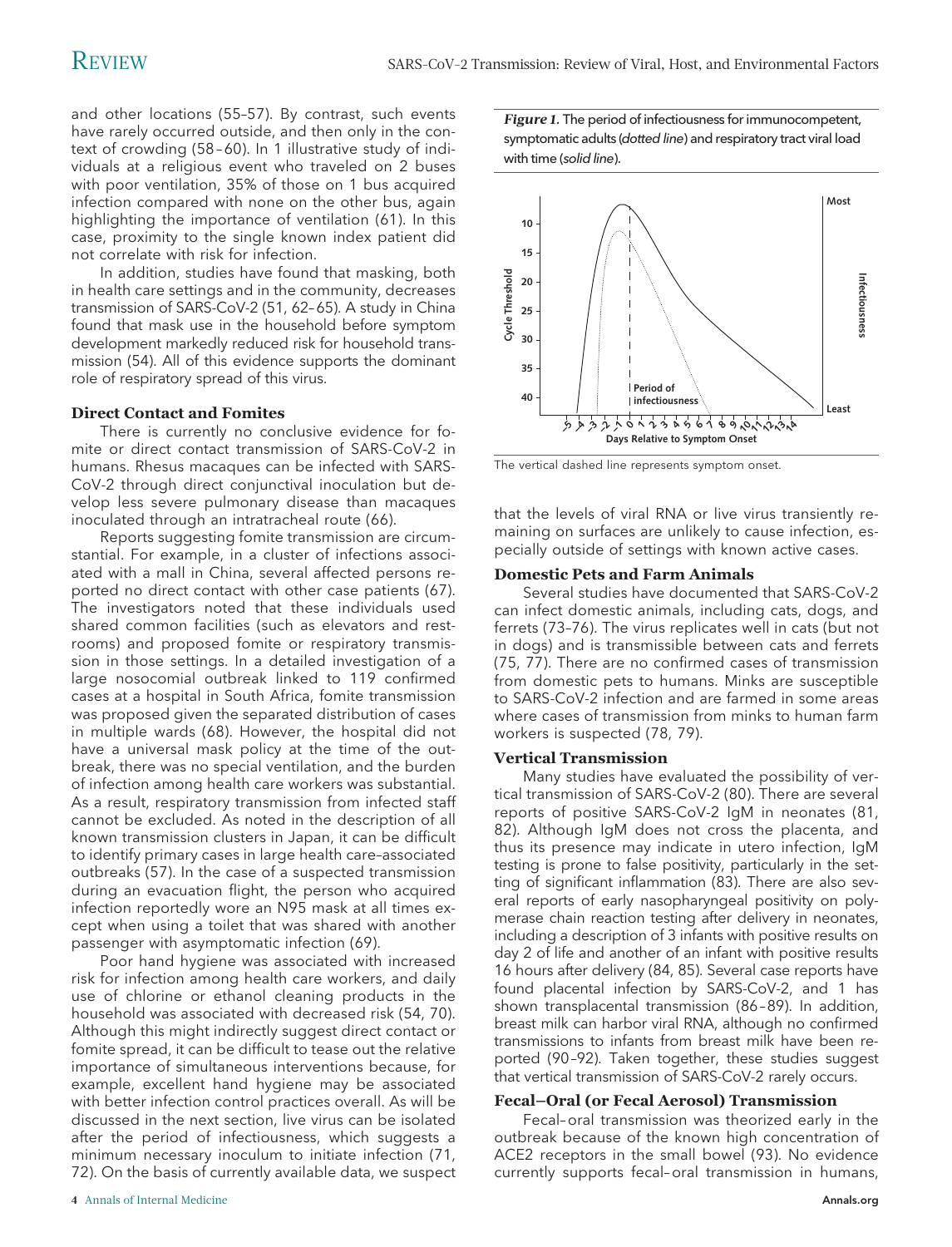and intragastric inoculation of SARS-CoV-2 in macaques did not result in infection (94). Although viral RNA is commonly detected in stool, live virus has only rarely been isolated (95–99). This has led some to wonder whether viral aerosolization with toilet flushing could lead to transmission (100). In February 2020, there were news reports of an outbreak from possible fecal aerosol transmission at a multistory apartment complex in Hong Kong; however, an investigation showed that the secondary case patients were likely infected during a dinner party (101). One study did find low detectable levels of RNA in air samples near patient toilets at a hospital in Wuhan, although isolation of live virus was not assessed (16). The spatial distribution of a cluster of 3 infected families living in vertically aligned apartments connected by drainage pipes in a high-rise apartment building in Guangzhou, China, as well as the presence of viral RNA in another vertically aligned, unoccupied apartment, suggests the possibility of fecal aerosol transmission in rare cases (102). Taken together, given how rarely live virus has been isolated from stool, the low levels of replication-competent virus in stool that might be aerosolized from toilet flushing seem highly unlikely to cause infection except under unusual or extraordinary circumstances.

# **Sexual Transmission**

No current evidence supports sexual transmission of SARS-CoV-2. Viral RNA has been found in semen, although infectious virus has not been isolated (103). Vaginal fluid has been negative except in a single case that reported RNA with a low viral level (104, 105). One study reported lack of transmission to a discordant partner among 5 couples who remained sexually active while 1 partner was in the period of infectiousness (106). For linked transmissions between sexual partners, exclusion of respiratory transmission would not be possible.

# **Bloodborne Transmission**

The proportion of persons with viral RNA detectable in blood is currently unknown. An early study found viral RNA in only 3 of 307 blood specimens (95). Another study detected viral RNA in 32.9% of 85 blood samples from symptomatic persons, including 22 of 28 from those requiring hospitalization (107). In another study, viral RNA was detected in 27% (19 of 71) of hospitalized patients (44% of those on a ventilator, 19% of those receiving supplemental oxygen by nasal cannula, and 0% of those on ambient air) and 13% (2 of 16) of outpatients with COVID-19 (108). Viral RNA was found in blood from 4 blood donors without symptoms. The samples were discarded and not administered to other patients (109). To date, no replication-competent virus has been isolated from blood samples, and there are no documented cases of bloodborne transmission.

# **TRANSMISSION DETERMINANTS BY SYMPTOMS AND TIMING: THE "PERIOD OF INFECTIOUSNESS"**

Persons who have SARS-CoV-2 with or without symptoms can transmit. Those without symptoms may be presymptomatic, or they may remain asymptomatic.

Transmission can occur from persistently asymptomatic persons, although they seem to be less likely to transmit, and when they are most infectious is currently unknown (110 –114). Data are mixed about the dynamics of viral shedding in those with persistently asymptomatic infection (112, 115, 116).

Among those who develop symptoms, 1 report of 3410 close contacts of 391 case patients in China found that the secondary attack rate increased with the severity of the index case and that the specific symptoms of fever and expectoration were associated with secondary infections (113). In another study, researchers determined that transmissibility peaks around 1 day before symptom onset by analyzing a group of 77 transmission pairs (117). Assuming an incubation period of 5.2 days, they estimated that infectiousness started 2.3 days before symptom onset, peaked around a day before symptom onset, and declined rapidly within 7 days (117, 118). In their cohort, they estimated that 44% of secondary cases were acquired from persons who were presymptomatic at the time of transmission. Other studies have replicated these important findings (119 – 121). Modeling using observed viral load kinetics further supports these findings, suggesting that the threshold viral load for a 50% probability of transmission is approximately 10<sup>7.5</sup> viral RNA copies/mL and that infected persons are likely to be above this threshold for only about 1 day (122). The amount of presymptomatic transmission varies between populations on the basis of the extent of active case findings and isolation and quarantine of close contacts. The proportion of presymptomatic transmission will be higher in areas without case tracking and isolation of contacts.

*Figure 2.* A branching schematic of heterogeneous (i.e., overdispersed) transmission with  $R_0 = 2$ .



The index case transmits to 2 secondary cases. One secondary case has no further transmissions, and the other secondary case transmits to 4 tertiary cases.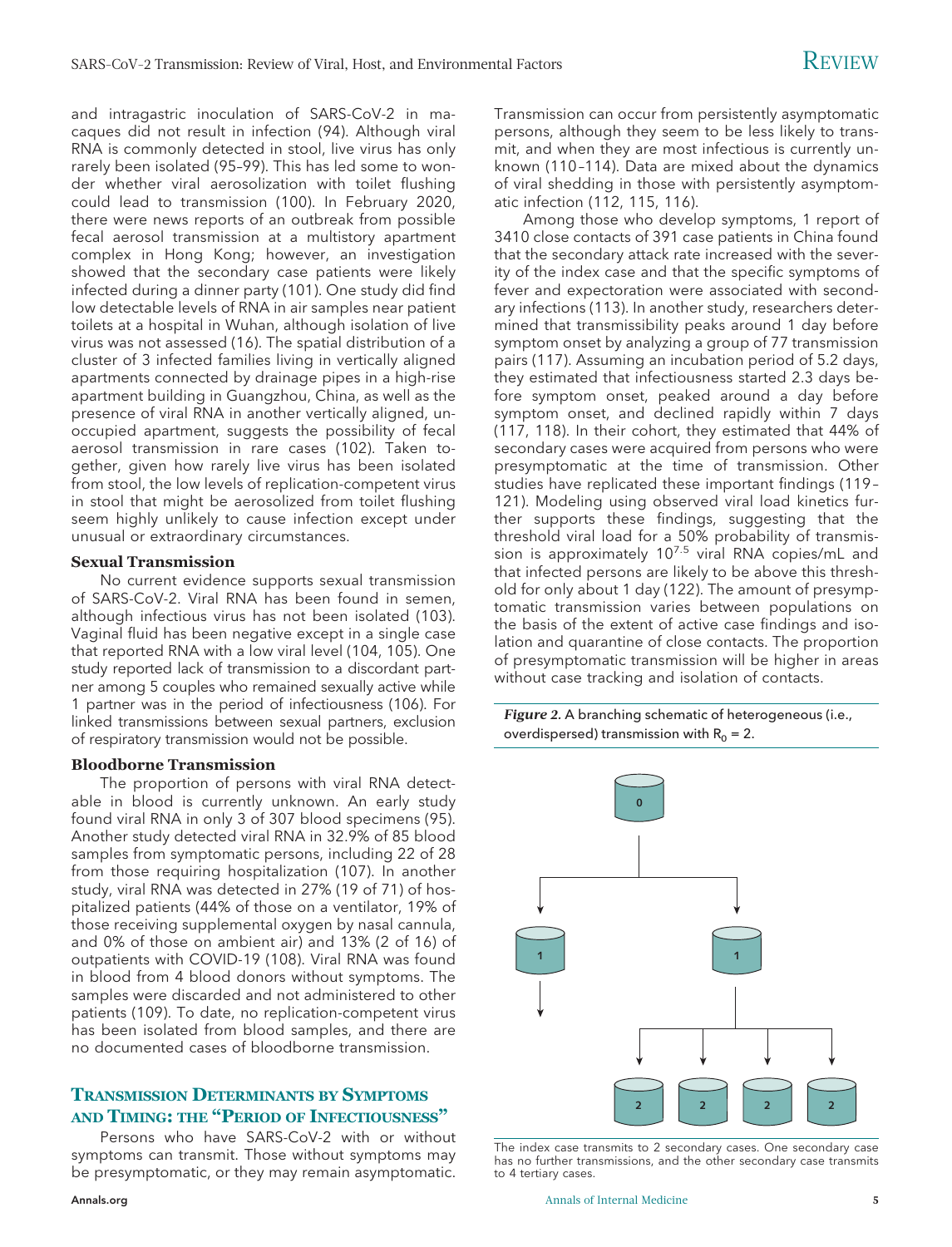| Table 2. Features of Instructive Superspreading Events |                                                                                                                                                                                                                                |                                                                                                  |                                                                                                                                                                                                                                                                                                |
|--------------------------------------------------------|--------------------------------------------------------------------------------------------------------------------------------------------------------------------------------------------------------------------------------|--------------------------------------------------------------------------------------------------|------------------------------------------------------------------------------------------------------------------------------------------------------------------------------------------------------------------------------------------------------------------------------------------------|
| <b>Setting (Reference)</b>                             | Cases/Total at Risk (Attack Rate), n/N (%)                                                                                                                                                                                     | <b>Index Case</b>                                                                                | <b>Key Features</b>                                                                                                                                                                                                                                                                            |
| Korean call center (136)                               | 94/216 (43.5)                                                                                                                                                                                                                  | Not identified in report                                                                         | Most cases found on the 11th floor of<br>the call center: indoors with<br>workers in very close proximity                                                                                                                                                                                      |
| Church in Arkansas (55)                                | 35/92 (38)                                                                                                                                                                                                                     | Pastor was presymptomatic and<br>then symptomatic during<br>series of events he led at<br>church | Events included 5 indoor<br>church-related events over several<br>days, some of which included<br>singing                                                                                                                                                                                      |
| Wedding in Jordan (137)                                | 76/350 (21.7)                                                                                                                                                                                                                  | Bride's father had fever, cough,<br>and runny nose starting 2 d<br>before event                  | 2-h indoor wedding ceremony;<br>additional 9 confirmed case<br>patients who did not attend<br>wedding were household contacts<br>of those who did                                                                                                                                              |
| Choir in Washington state (138)                        | 53/61 (86.7)                                                                                                                                                                                                                   | 1 person had "cold-like"<br>symptoms starting 3 d before<br>event                                | 2.5 h in multipurpose room with<br>chairs close together; question of<br>whether singing aerosolized the<br>virus                                                                                                                                                                              |
| U.S.S. Theodore Roosevelt (140)                        | $~1000/1400~(~60-70)$                                                                                                                                                                                                          | Not identified in report                                                                         | Close quarters; social distancing,<br>mask use, and avoiding common<br>areas all associated with decreased<br>risk                                                                                                                                                                             |
| Overnight camp in Georgia (139)                        | 260/354 (78) of those who were tested had<br>positive results (out of 597 who attended)                                                                                                                                        | Not identified in report                                                                         | Staffers but not campers were<br>expected to wear cloth masks;<br>windows and doors of cabins were<br>not opened to increase ventilation;<br>activities included "daily vigorous<br>singing and cheering"; lodging<br>consisted of 31 cabins with an<br>average of 15 persons in each<br>cabin |
| International business conference<br>in Boston (141)   | At least 90 direct cases leading to sustained<br>local transmission with progeny virus<br>found in at least 35% of infections<br>thereafter in Boston area during a major<br>outbreak and exported to multiple other<br>states | Presumed single introduction<br>from Europe to Boston via<br>this conference                     | Conference details not described in<br>the manuscript, although<br>presumed hours of close, indoor,<br>unmasked contact                                                                                                                                                                        |

Viral loads of SARS-CoV-2 in the respiratory tract decrease rapidly after symptom onset, with higher loads shifting from the upper to the lower respiratory tract (24, 123, 124). Patients with severe disease have higher respiratory viral loads than those with mild disease, although all loads decline with time (125). Researchers from China estimated the duration of RNA shedding from various sites based on detailed sample analysis of 49 patients with COVID-19 and reported a median duration of shedding from the nasopharynx of 22 days for mild and 33 days for severe cases, with some persons shedding for longer than 2 months (97). Figure 1 shows the period of infectiousness and respiratory tract viral load in cycle threshold with time.

Of note, the period of infectiousness is far shorter than the duration of detectable RNA shedding. For mild to moderate cases, infectious virus can be isolated from samples only up until about day 8 of symptoms. Multiple studies have found virtually no viable virus in patients with mild or moderate disease after 10 days of symptoms despite frequent ongoing RNA shedding (24, 126, 127). Higher viral loads are associated with increased likelihood of isolation of infectious virus (24, 127). In a study that included patients from 0 to 21 days after symptom onset, viable virus was isolated in 26 of 90 samples but no viral growth was found when the cycle threshold was greater than 24 or the patient had had more than 8 days of symptoms (128). A study of a

found viable virus 6 days before symptom onset through 9 days after symptom onset (129). It may be possible to isolate infectious virus longer

major outbreak at a nursing facility in Washington

in hospitalized patients who have severe disease or are critically ill. A group from the Netherlands evaluated 129 hospitalized patients, including 89 who required intensive care, and collected samples from the upper and lower respiratory tracts (71). Isolation of infectious virus occurred a median of 8 days after symptom onset. The probability of isolation of infectious virus was less than 5% after 15.2 days and decreased with time after symptom onset, lower viral loads, and higher neutralizing antibody titers; the latest isolation of infectious virus was 20 days after symptom onset.

Despite late isolation of infectious virus, no late transmissions have been documented, including in health care settings. Perhaps the most detailed realworld confirmation of this period of infectiousness comes from a detailed contact tracing study from Taiwan that found no linked transmissions after index patients had had symptoms for at least 6 days (72). In this study, nearly 3000 close contacts (including nearly 700 health care workers not wearing appropriate personal protective equipment at the time of exposure) of 100 confirmed case patients were followed closely. Hundreds of health care worker exposures occurred after an index patient had had symptoms for at least 6 days,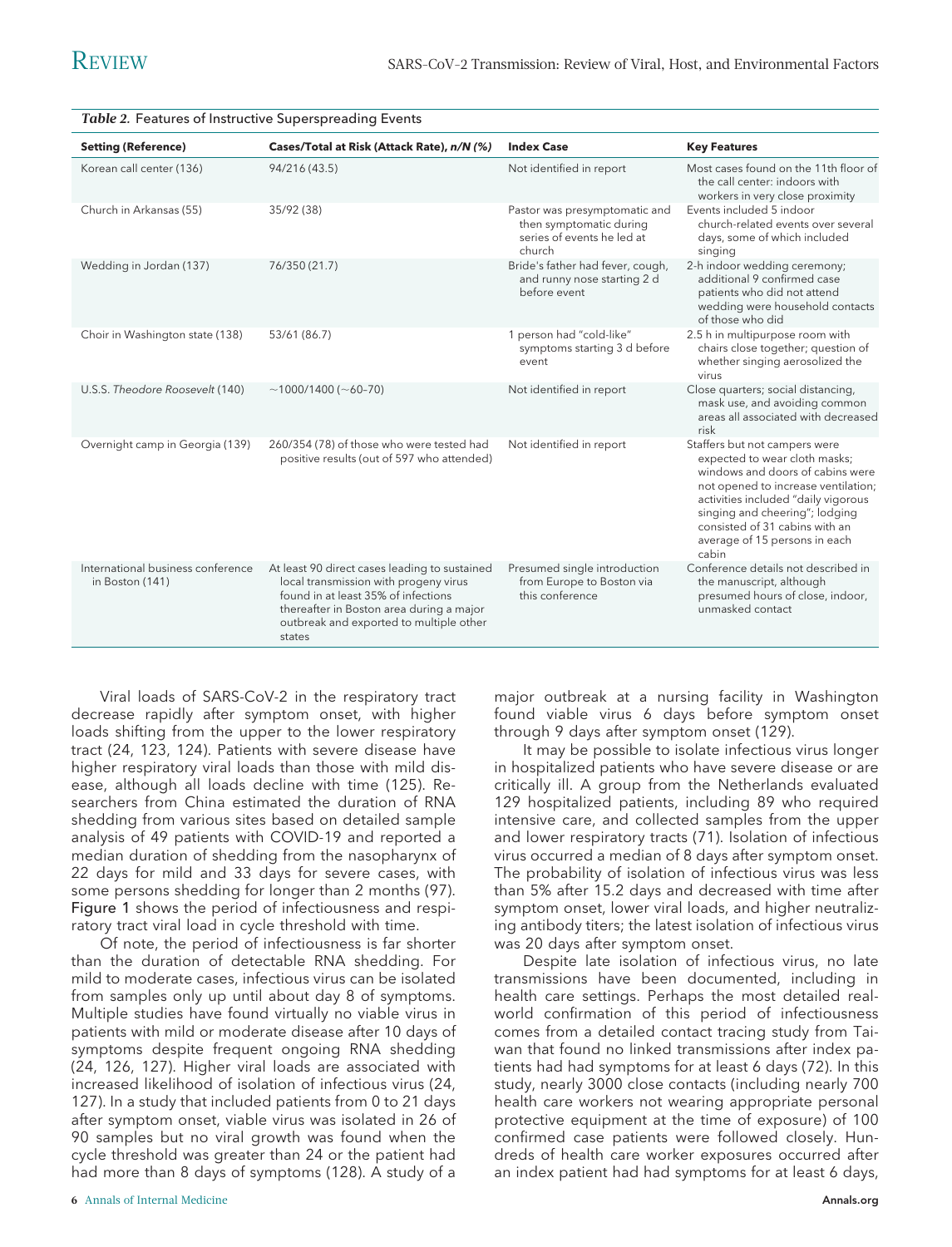and no late transmissions were found, even in health care settings.

A helpful case report from Hong Kong described a patient with unrecognized COVID-19 who was admitted to a general ward for 35 hours before intubation for respiratory failure (130). Seven staff and 10 patients had close contact, and none developed COVID-19 or had a positive test result for SARS-CoV-2 during follow-up. Of note, the patient had had symptoms for 7 days by the time of admission, and although he had a relatively high viral load—in the range where infectious virus has been isolated in other studies— he did not transmit. Despite these high-risk interactions and relatively high viral load, he may have been outside the period of infectiousness.

# **POPULATION-LEVEL TRANSMISSION DYNAMICS, TRANSMISSION HETEROGENEITY, AND THE ROLE OF SUPERSPREADING EVENTS**

In infectious disease transmission dynamics, the basic reproductive number, or  $R_0$ , describes the average number of secondary cases generated from an index case in an entirely susceptible population. Estimates for the  $R_0$  of SARS-CoV-2 have ranged from 2 to 3 (131, 132). The number of secondary transmissions per index case can show levels of heterogeneity (Figure 2). Overdispersion refers to transmission with high heterogeneity. In such cases, most index cases do not lead to any secondary transmissions and a smaller minority lead to many secondary transmissions in clusters, in what are sometimes called "superspreading events" (133).

There is mounting evidence that SARS-CoV-2 transmission is highly overdispersed. Contact tracing investigations during the early epidemic in China estimated that 80% of secondary infections arose from 8.9% of index cases (134). This has been further supported by a modeling analysis that used the expected number of local and imported cases in all countries to estimate that approximately 10% of cases lead to 80% of secondary transmissions, a phylodynamic study that used SARS-CoV-2 genetic sequences in Israel to estimate that fewer than 10% of infections lead to 80% of secondary cases, and another detailed contact tracing report of all identified clusters of infection in Hong Kong that found that approximately 20% of infections caused 80% of secondary transmissions (56, 131, 135). In this last report, 1 transmission cluster accounted for more than 10% of all known cases in Hong Kong at the time and 30% of locally acquired cases. Highly publicized superspreading events have occurred, including outbreaks at a Korean call center, a church in Arkansas, a wedding in Jordan, a choir practice in Washington, and an overnight camp in Georgia (Table 2) (55, 136 –141). As noted in an analysis of COVID-19 cases in Japan, transmission clusters are frequently characterized by presymptomatic and young adult index cases in settings associated with heavy breathing in close proximity (57). A systematic review of transmission clusters found that most occurred indoors (60). High viral load in the

index case at the time of transmission is presumed to be important, but whether other specific host factors contribute to superspreading events remains unknown.

The household is another extremely important site of transmission for SARS-CoV-2, with a meta-analysis of 40 studies finding an overall household secondary attack rate of 18.8% (95% CI, 15.4% to 22.2%) (142). In a demonstrative contact tracing study from South Korea including nearly 60 000 contacts of more than 5700 case patients, the attack rate among household contacts was 11.8%, compared with 1.0% for nonhousehold contacts (37). Household attack rates vary with community prevalence and household factors like age distribution, density, and ventilation in the living space (54, 143). In addition, results from serologic and RNA testing may differ depending on timing and characteristics of tests (144). After superspreading events, additional transmission frequently occurs among contacts living in the same household.

# **CONCLUSIONS**

In the midst of the COVID-19 pandemic, initial uncertainty about transmission, at times fueled by waves of misinformation or overinterpretation of in vitro studies, understandably led to fear among both health care workers and the general public. Through the extraordinary dedication of health care workers, public health leaders, and scientists around the globe, and with rapid knowledge sharing, we have made remarkable progress in our understanding of transmission of this virus and how to reduce its spread. The accumulated evidence suggests that most transmission is respiratory, with virus suspended either on droplets or, less commonly, on aerosols. Transmission dynamics are heterogeneous, with a major role for superspreading events in sustaining the epidemic. These events often include persons in close proximity in indoor settings with poor ventilation for extended periods. We must continue to stay up to date with the new and emerging evidence and work quickly to revise our policies to reflect this new information.

From Montefiore Medical Center, Bronx, New York (E.A.M.); Hospital of the University of Pennsylvania, Philadelphia, Pennsylvania (A.R.); Massachusetts General Hospital and Harvard Medical School, Boston, Massachusetts (R.T.G.); and Harvard Medical School and Brigham and Women's Hospital, Boston, Massachusetts (P.E.S.).

**Acknowledgment:** The authors thank their colleagues and patients.

**Disclosures:** Disclosures can be viewed at [www.acponline.org](http://www.acponline.org/authors/icmje/ConflictOfInterestForms.do?msNum=M20-5008) [/authors/icmje/ConflictOfInterestForms.do?msNum=M20-5008.](http://www.acponline.org/authors/icmje/ConflictOfInterestForms.do?msNum=M20-5008)

**Corresponding Author:** Eric A. Meyerowitz, MD, Division of Infectious Diseases, Department of Medicine, Montefiore Medical Center, 111 East 210th Street, Bronx, NY 10467; e-mail, [emeyerowit@montefiore.org.](mailto:emeyerowit@montefiore.org)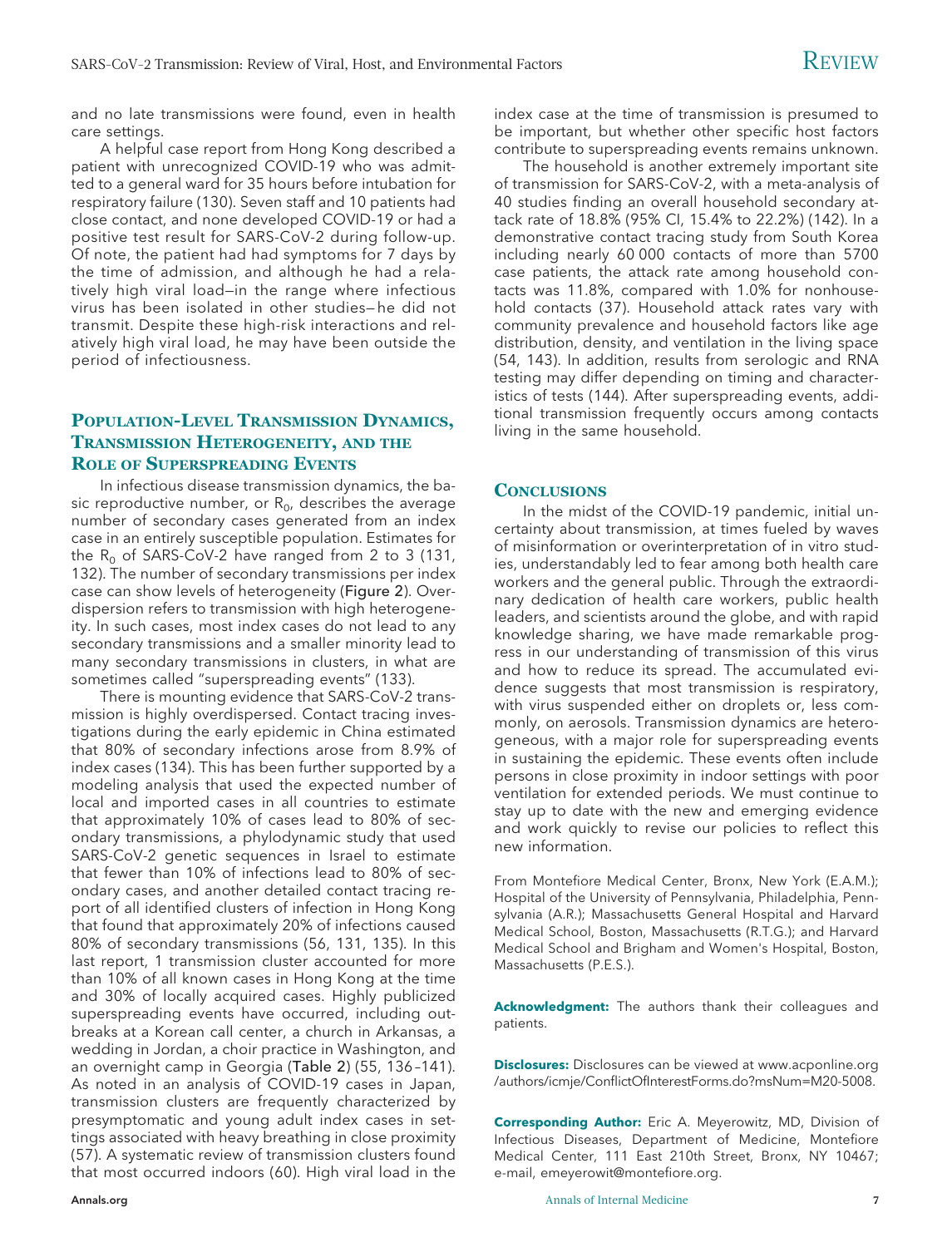Current author addresses and author contributions are available at [Annals.org.](http://www.annals.org)

# **References**

1. van Doremalen N, Bushmaker T, Morris DH, et al. Aerosol and surface stability of SARS-CoV-2 as compared with SARS-CoV-1 [Letter]. N Engl J Med. 2020;382:1564-1567. [PMID: 32182409] doi:10 .1056/NEJMc2004973

2. Chin AWH, Chu JTS, Perera MRA, et al. Stability of SARS-CoV-2 in different environmental conditions. Lancet Microbe. 2020;1:e10. [PMID: 32835322] doi:10.1016/S2666-5247(20)30003-3

3. Jiang FC, Jiang XL, Wang ZG, et al. Detection of severe acute respiratory syndrome coronavirus 2 RNA on surfaces in quarantine rooms. Emerg Infect Dis. 2020;26. [PMID: 32421495] doi:10.3201 /eid2609.201435

4. Lui G, Lai CKC, Chen Z, et al. SARS-CoV-2 RNA detection on disposable wooden chopsticks, Hong Kong [Letter]. Emerg Infect Dis. 2020;26. [PMID: 32491982] doi:10.3201/eid2609.202135

5. Santarpia JL, Herrera VL, Rivera DN, et al. The infectious nature of patient-generated SARS-CoV-2 aerosol. medRxiv. Preprint posted online 21 July 2020. doi:10.1101/2020.07.13.20041632

6. Lednicky JA, Lauzardo M, Fan ZH, et al. Viable SARS-CoV-2 in the air of a hospital room with COVID-19 patients. medRxiv. Preprint posted online 4 August 2020. doi:10.1101/2020.08.03.20167395

7. Bloise I, Gómez-Arroyo B, García-Rodríguez J; SARS-CoV-2 Working Group. Detection of SARS-CoV-2 on high-touch surfaces in a clinical microbiology laboratory [Letter]. J Hosp Infect. 2020;105: 784-786. [PMID: 32422312] doi:10.1016/j.jhin.2020.05.017

8. Lv J, Yang J, Xue J, et al. Detection of SARS-CoV-2 RNA residue on object surfaces in nucleic acid testing laboratory using droplet digital PCR. Sci Total Environ. 2020;742:140370. [PMID: 32619841] doi:10 .1016/j.scitotenv.2020.140370

9. Wu S, Wang Y, Jin X, et al. Environmental contamination by SARS-CoV-2 in a designated hospital for coronavirus disease 2019. Am J Infect Control. 2020;48:910-914. [PMID: 32407826] doi:10.1016/j .ajic.2020.05.003

10. Faridi S, Niazi S, Sadeghi K, et al. A field indoor air measurement of SARS-CoV-2 in the patient rooms of the largest hospital in Iran. Sci Total Environ. 2020;725:138401. [PMID: 32283308] doi:10.1016/j .scitotenv.2020.138401

11. Santarpia JL, Rivera DN, Herrera VL, et al. Aerosol and surface contamination of SARS-CoV-2 observed in quarantine and isolation care. Sci Rep. 2020;10:12732. [PMID: 32728118] doi:10.1038 /s41598-020-69286-3

12. Colaneri M, Seminari E, Novati S, et al; COVID19 IRCCS San Matteo Pavia Task Force. Severe acute respiratory syndrome coronavirus 2 RNA contamination of inanimate surfaces and virus viability in a health care emergency unit. Clin Microbiol Infect. 2020;26: 1094.e1-1094.e5. [PMID: 32450255] doi:10.1016/j.cmi.2020.05.009 13. Lai X, Wang M, Qin C, et al. Coronavirus disease 2019 (COVID-2019) infection among health care workers and implications for prevention measures in a tertiary hospital in Wuhan, China. JAMA Netw Open. 2020;3:e209666. [PMID: 32437575] doi:10 .1001/jamanetworkopen.2020.9666

14. Ong SWX, Tan YK, Chia PY, et al. Air, surface environmental, and personal protective equipment contamination by severe acute respiratory syndrome coronavirus 2 (SARS-CoV-2) from a symptomatic patient. JAMA. 2020. [PMID: 32129805] doi:10.1001/jama.2020 .3227

15. Cheng VC, Wong SC, Chan VW, et al. Air and environmental sampling for SARS-CoV-2 around hospitalized patients with coronavirus disease 2019 (COVID-19). Infect Control Hosp Epidemiol. 2020:1-8. [PMID: 32507114] doi:10.1017/ice.2020.282

16. Liu Y, Ning Z, Chen Y, et al. Aerodynamic analysis of SARS-CoV-2 in two Wuhan hospitals. Nature. 2020;582:557-560. [PMID: 32340022] doi:10.1038/s41586-020-2271-3

17. Guo ZD, Wang ZY, Zhang SF, et al. Aerosol and surface distribution of severe acute respiratory syndrome coronavirus 2 in hospital wards, Wuhan, China, 2020. Emerg Infect Dis. 2020;26:1583-1591. [PMID: 32275497] doi:10.3201/eid2607.200885

18. Razzini K, Castrica M, Menchetti L, et al. SARS-CoV-2 RNA detection in the air and on surfaces in the COVID-19 ward of a hospital in Milan, Italy. Sci Total Environ. 2020;742:140540. [PMID: 32619843] doi:10.1016/j.scitotenv.2020.140540

19. Zhou J, Otter JA, Price JR, et al. Investigating SARS-CoV-2 surface and air contamination in an acute healthcare setting during the peak of the COVID-19 pandemic in London. Clin Infect Dis. 2020. [PMID: 32634826] doi:10.1093/cid/ciaa905

20. Jan I, Chen K, Sayan M, et al. Prevalence of surface contamination with SARS-CoV-2 in a radiation oncology clinic. JAMA Oncol. 2020. [PMID: 32852509] doi:10.1001/jamaoncol.2020.3552

21. Mouchtouri VA, Koureas M, Kyritsi M, et al. Environmental contamination of SARS-CoV-2 on surfaces, air-conditioner and ventilation systems. Int J Hyg Environ Health. 2020;230:113599. [PMID: 32823069] doi:10.1016/j.ijheh.2020.113599

22. Hoffmann M, Kleine-Weber H, Schroeder S, et al. SARS-CoV-2 cell entry depends on ACE2 and TMPRSS2 and is blocked by a clinically proven protease inhibitor. Cell. 2020;181:271-280.e8. [PMID: 32142651] doi:10.1016/j.cell.2020.02.052

23. Walls AC, Park YJ, Tortorici MA, et al. Structure, function, and antigenicity of the SARS-CoV-2 spike glycoprotein. Cell. 2020;181: 281-292.e6. [PMID: 32155444] doi:10.1016/j.cell.2020.02.058

24. Wölfel R, Corman VM, Guggemos W, et al. Virological assessment of hospitalized patients with COVID-2019. Nature. 2020;581: 465-469. [PMID: 32235945] doi:10.1038/s41586-020-2196-x

25. Jing QL, Liu MJ, Zhang ZB, et al. Household secondary attack rate of COVID-19 and associated determinants in Guangzhou, China: a retrospective cohort study. Lancet Infect Dis. 2020. [PMID: 32562601] doi:10.1016/S1473-3099(20)30471-0

26. Rosenberg ES, Dufort EM, Blog DS, et al; New York State Coronavirus 2019 Response Team. COVID-19 testing, epidemic features, hospital outcomes, and household prevalence, New York State— March 2020. Clin Infect Dis. 2020. [PMID: 32382743] doi:10.1093 /cid/ciaa549

27. Zhang J, Litvinova M, Liang Y, et al. Changes in contact patterns shape the dynamics of the COVID-19 outbreak in China. Science. 2020;368:1481-1486. [PMID: 32350060] doi:10.1126 /science.abb8001

28. Davies NG, Klepac P, Liu Y, et al; CMMID COVID-19 working group. Age-dependent effects in the transmission and control of COVID-19 epidemics. Nat Med. 2020;26:1205-1211. [PMID: 32546824] doi:10.1038/s41591-020-0962-9

29. Gudbjartsson DF, Helgason A, Jonsson H, et al. Spread of SARS-CoV-2 in the Icelandic population. N Engl J Med. 2020;382:2302- 2315. [PMID: 32289214] doi:10.1056/NEJMoa2006100

30. Li W, Zhang B, Lu J, et al. The characteristics of household transmission of COVID-19. Clin Infect Dis. 2020. [PMID: 32301964] doi:10 .1093/cid/ciaa450

31. Bunyavanich S, Do A, Vicencio A. Nasal gene expression of angiotensin-converting enzyme 2 in children and adults. JAMA. 2020. [PMID: 32432657] doi:10.1001/jama.2020.8707

32. Yonker LM, Neilan AM, Bartsch Y, et al. Pediatric SARS-CoV-2: clinical presentation, infectivity, and immune responses. J Pediatr. 2020. [PMID: 32827525] doi:10.1016/j.jpeds.2020.08.037

33. L'Huillier AG, Torriani G, Pigny F, et al. Culture-competent SARS-CoV-2 in nasopharynx of symptomatic neonates, children, and adolescents. Emerg Infect Dis. 2020;26. [PMID: 32603290] doi:10.3201 /eid2610.202403

34. Heald-Sargent T, Muller WJ, Zheng X, et al. Age-related differences in nasopharyngeal severe acute respiratory syndrome coronavirus 2 (SARS-CoV-2) levels in patients with mild to moderate coronavirus disease 2019 (COVID-19). JAMA Pediatr. 2020. [PMID: 32745201] doi:10.1001/jamapediatrics.2020.3651

35. Maltezou HC, Vorou R, Papadima K, et al. Transmission dynamics of SARS-CoV-2 within families with children in Greece: a study of 23 clusters. J Med Virol. 2020. [PMID: 32767703] doi:10.1002/jmv .26394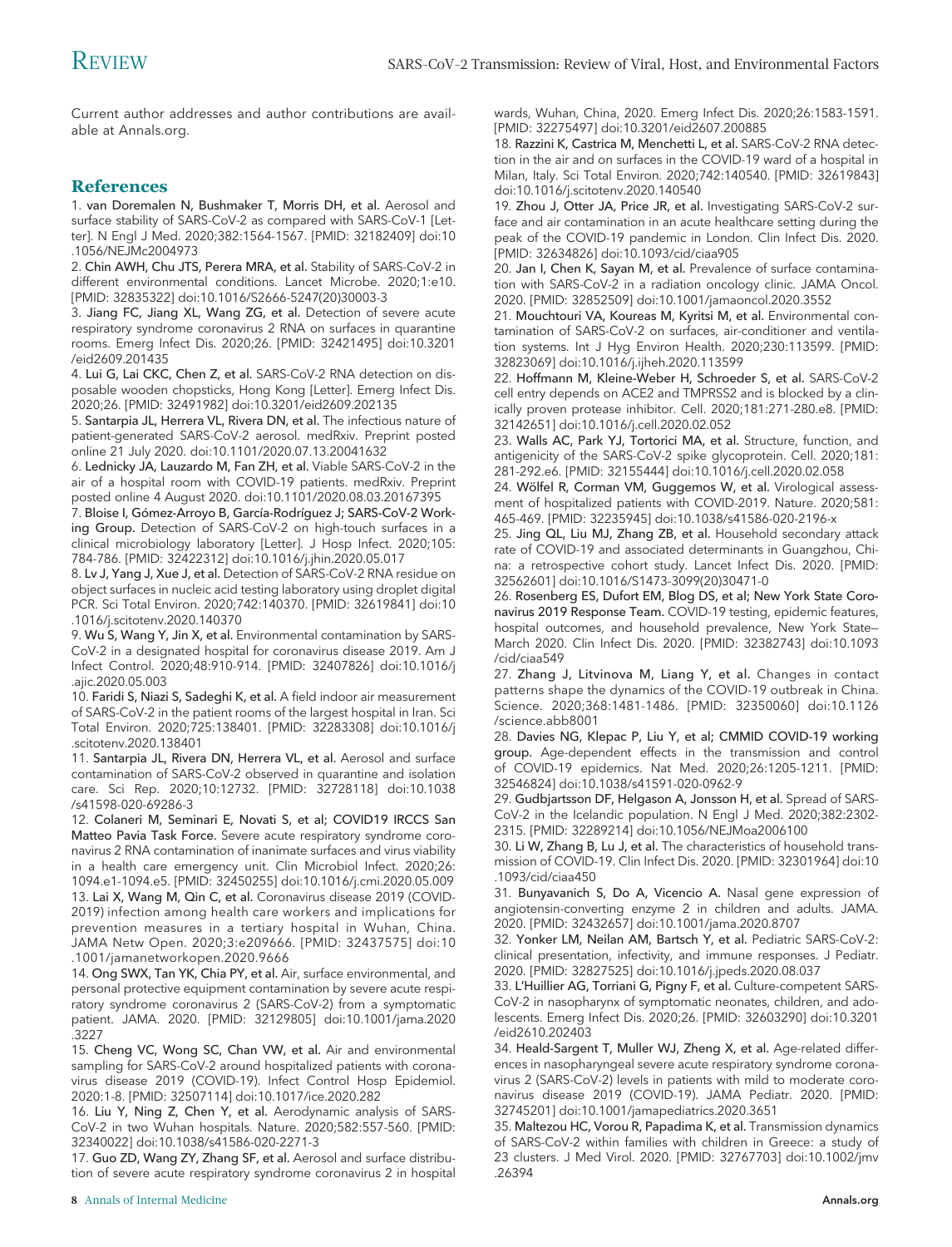36. Posfay-Barbe KM, Wagner N, Gauthey M, et al. COVID-19 in children and the dynamics of infection in families. Pediatrics. 2020; 146. [PMID: 32457213] doi:10.1542/peds.2020-1576

37. Park YJ, Choe YJ, Park O, et al; COVID-19 National Emergency Response Center, Epidemiology and Case Management Team. Contact tracing during coronavirus disease outbreak, South Korea, 2020. Emerg Infect Dis. 2020;26. [PMID: 32673193] doi:10.3201 /eid2610.201315

38. Kim J, Choe YJ, Lee J, et al. Role of children in household transmission of COVID-19. Arch Dis Child. 2020. [PMID: 32769089] doi: 10.1136/archdischild-2020-319910

39. Lewis NM, Chu VT, Ye D, et al. Household transmission of SARS-CoV-2 in the United States. Clin Infect Dis. 2020. doi:10.1093/cid /ciaa1166

40. Korber B, Fischer WM, Gnanakaran S, et al; Sheffield COVID-19 Genomics Group. Tracking changes in SARS-CoV-2 spike: evidence that D614G increases infectivity of the COVID-19 virus. Cell. 2020; 182:812-827.e19. [PMID: 32697968] doi:10.1016/j.cell.2020.06.043 41. Volz EM, Hill V, McCrone JT, et al. Evaluating the effects of SARS-CoV-2 Spike mutation D614G on transmissibility and pathogenicity. medRxiv. Preprint posted online 4 August 2020. doi:10.1101/2020 .07.31.20166082

42. Daniloski Z, Guo X, Sanjana NE. The D614G mutation in SARS-CoV-2 Spike increases transduction of multiple human cell types. bioRxiv. Preprint posted online 15 June 2020. doi:10.1101/2020.06 .14.151357

43. Zhang L, Jackson CB, Mou H, et al. The D614G mutation in the SARS-CoV-2 spike protein reduces S1 shedding and increases infectivity. bioRxiv. Preprint posted online 12 June 2020. doi:10.1101/2020 .06.12.148726

44. Mansbach RA, Chakraborty S, Nguyen K, et al. The SARS-CoV-2 Spike variant D614G favors an open conformational state. bioRxiv. Preprint posted online 26 July 2020. doi:10.1101/2020.07.26 .219741

45. Wei J, Li Y. Airborne spread of infectious agents in the indoor environment. Am J Infect Control. 2016;44:S102-8. [PMID: 27590694] doi:10.1016/j.ajic.2016.06.003

46. Klompas M, Baker MA, Rhee C. Airborne transmission of SARS-CoV-2: theoretical considerations and available evidence. JAMA. 2020;324:441-442. [PMID: 32749495] doi:10.1001/jama.2020 .12458

47. Fennelly KP. Particle sizes of infectious aerosols: implications for infection control. Lancet Respir Med. 2020;8:914-924. [PMID: 32717211] doi:10.1016/S2213-2600(20)30323-4

48. Lu J, Gu J, Li K, et al. COVID-19 outbreak associated with air conditioning in restaurant, Guangzhou, China, 2020. Emerg Infect Dis. 2020;26:1628-1631. [PMID: 32240078] doi:10.3201/eid2607 .200764

49. Ma J, Qi X, Chen H, et al. COVID-19 patients in earlier stages exhaled millions of SARS-CoV-2 per hour. Clin Infect Dis. 2020. [PMID: 32857833] doi:10.1093/cid/ciaa1283

50. Courtemanche C, Garuccio J, Le A, et al. Strong social distancing measures in the United States reduced the COVID-19 growth rate. Health Aff (Millwood). 2020;39:1237-1246. [PMID: 32407171] doi:10 .1377/hlthaff.2020.00608

51. Chu DK, Akl EA, Duda S, et al; COVID-19 Systematic Urgent Review Group Effort (SURGE) study authors. Physical distancing, face masks, and eye protection to prevent person-to-person transmission of SARS-CoV-2 and COVID-19: a systematic review and meta-analysis. Lancet. 2020;395:1973-1987. [PMID: 32497510] doi: 10.1016/S0140-6736(20)31142-9

52. Hu M, Lin H, Wang J, et al. The risk of COVID-19 transmission in train passengers: an epidemiological and modelling study. Clin Infect Dis. 2020. [PMID: 32726405] doi:10.1093/cid/ciaa1057

53. Jang S, Han SH, Rhee JY. Cluster of coronavirus disease associated with fitness dance classes, South Korea. Emerg Infect Dis. 2020; 26:1917-1920. [PMID: 32412896] doi:10.3201/eid2608.200633

54. Wang Y, Tian H, Zhang L, et al. Reduction of secondary transmission of SARS-CoV-2 in households by face mask use, disinfection and social distancing: a cohort study in Beijing, China. BMJ Glob Health. 2020;5. [PMID: 32467353] doi:10.1136/bmjgh-2020-002794

55. James A, Eagle L, Phillips C, et al. High COVID-19 attack rate among attendees at events at a church — Arkansas, March 2020. MMWR Morb Mortal Wkly Rep. 2020;69:632-635. [PMID: 32437338] doi:10.15585/mmwr.mm6920e2

56. Adam D, Wu P, Wong J, et al. Clustering and superspreading potential of severe acute respiratory syndrome coronavirus 2 (SARS-CoV-2) infections in Hong Kong. Research Square. Preprint posted online 21 May 2020. doi:10.21203/rs.3.rs-29548/v1

57. Furuse Y, Sando E, Tsuchiya N, et al. Clusters of coronavirus disease in communities, Japan, January-April 2020. Emerg Infect Dis. 2020;26. [PMID: 32521222] doi:10.3201/eid2609.202272

58. Qian H, Miao T, Liu L, et al. Indoor transmission of SARS-CoV-2. medRxiv. Preprint posted online 7 April 2020. doi:10.1101/2020.04 .04.20053058

59. Nishiura H, Oshitani H, Kobayashi T, et al. Closed environments facilitate secondary transmission of coronavirus disease 2019 (COVID-19). medRxiv. Preprint posted online 16 April 2020. doi:10 .1101/2020.02.28.20029272

60. Leclerc QJ, Fuller NM, Knight LE, et al; CMMID COVID-19 Working Group. What settings have been linked to SARS-CoV-2 transmission clusters? Wellcome Open Res. 2020;5:83. [PMID: 32656368] doi:10.12688/wellcomeopenres.15889.2

61. Shen Y, Li C, Dong H, et al. Community outbreak investigation of SARS-CoV-2 transmission among bus riders in eastern China. JAMA Intern Med. 2020. [PMID: 32870239] doi:10.1001/jamainternmed .2020.5225

62. Lee JK, Jeong HW. Wearing face masks regardless of symptoms is crucial for preventing the spread of COVID-19 in hospitals. Infect Control Hosp Epidemiol. 2020:1-2. [PMID: 32372736] doi:10.1017 /ice.2020.202

63. Mitze T, Kosfeld R, Rode J, et al. Face masks considerably reduce Covid-19 cases in Germany: a synthetic control method approach. IZA Discussion Paper no. 13319. 9 June 2020. Accessed at [https:](https://ssrn.com/abstract=3620634) [//ssrn.com/abstract=3620634](https://ssrn.com/abstract=3620634) on 8 August 2020.

64. Lyu W, Wehby GL. Community use of face masks and COVID-19: evidence from a natural experiment of state mandates in the US. Health Aff (Millwood). 2020;39:1419-1425. [PMID: 32543923] doi:10 .1377/hlthaff.2020.00818

65. Chou R, Dana T, Jungbauer R, et al. Masks for prevention of respiratory virus infections, including SARS-CoV-2, in health care and community settings. A living rapid review. Ann Intern Med. 2020. [PMID: 32579379] doi:10.7326/M20-3213

66. Deng W, Bao L, Gao H, et al. Ocular conjunctival inoculation of SARS-CoV-2 can cause mild COVID-19 in rhesus macaques. Nat Commun. 2020;11:4400. [PMID: 32879306] doi:10.1038/s41467 -020-18149-6

67. Cai J, Sun W, Huang J, et al. Indirect virus transmission in cluster of COVID-19 cases, Wenzhou, China, 2020. Emerg Infect Dis. 2020; 26:1343-1345. [PMID: 32163030] doi:10.3201/eid2606.200412

68. Lessells R, Moosa Y, de Oliveira T. Report into a nosocomial outbreak of coronavirus disease 2019 (COVID-19) at Netcare St. Augustine's Hospital. 15 May 2020. Accessed at [www.krisp.org.za](http://www.krisp.org.za/manuscripts/StAugustinesHospitalOutbreakInvestigation_FinalReport_15may2020_comp.pdf) [/manuscripts/StAugustinesHospitalOutbreakInvestigation\\_Final](http://www.krisp.org.za/manuscripts/StAugustinesHospitalOutbreakInvestigation_FinalReport_15may2020_comp.pdf) [Report\\_15may2020\\_comp.pdf](http://www.krisp.org.za/manuscripts/StAugustinesHospitalOutbreakInvestigation_FinalReport_15may2020_comp.pdf) on 8 August 2020.

69. Bae SH, Shin H, Koo HY, et al. Asymptomatic transmission of SARS-CoV-2 on evacuation flight. Emerg Infect Dis. 2020;26. [PMID: 32822289] doi:10.3201/eid2611.203353

70. Ran L, Chen X, Wang Y, et al. Risk factors of healthcare workers with corona virus disease 2019: a retrospective cohort study in a designated hospital of Wuhan in China. Clin Infect Dis. 2020. [PMID: 32179890] doi:10.1093/cid/ciaa287

71. van Kampen JJA, van de Vijver DAMC, Fraaij PLA, et al. Shedding of infectious virus in hospitalized patients with coronavirus disease-2019 (COVID-19): duration and key determinants. medRxiv. Preprint posted online 9 June 2020. doi:10.1101/2020.06.08 .20125310

72. Cheng HY, Jian SW, Liu DP, et al; Taiwan COVID-19 Outbreak Investigation Team. Contact tracing assessment of COVID-19 trans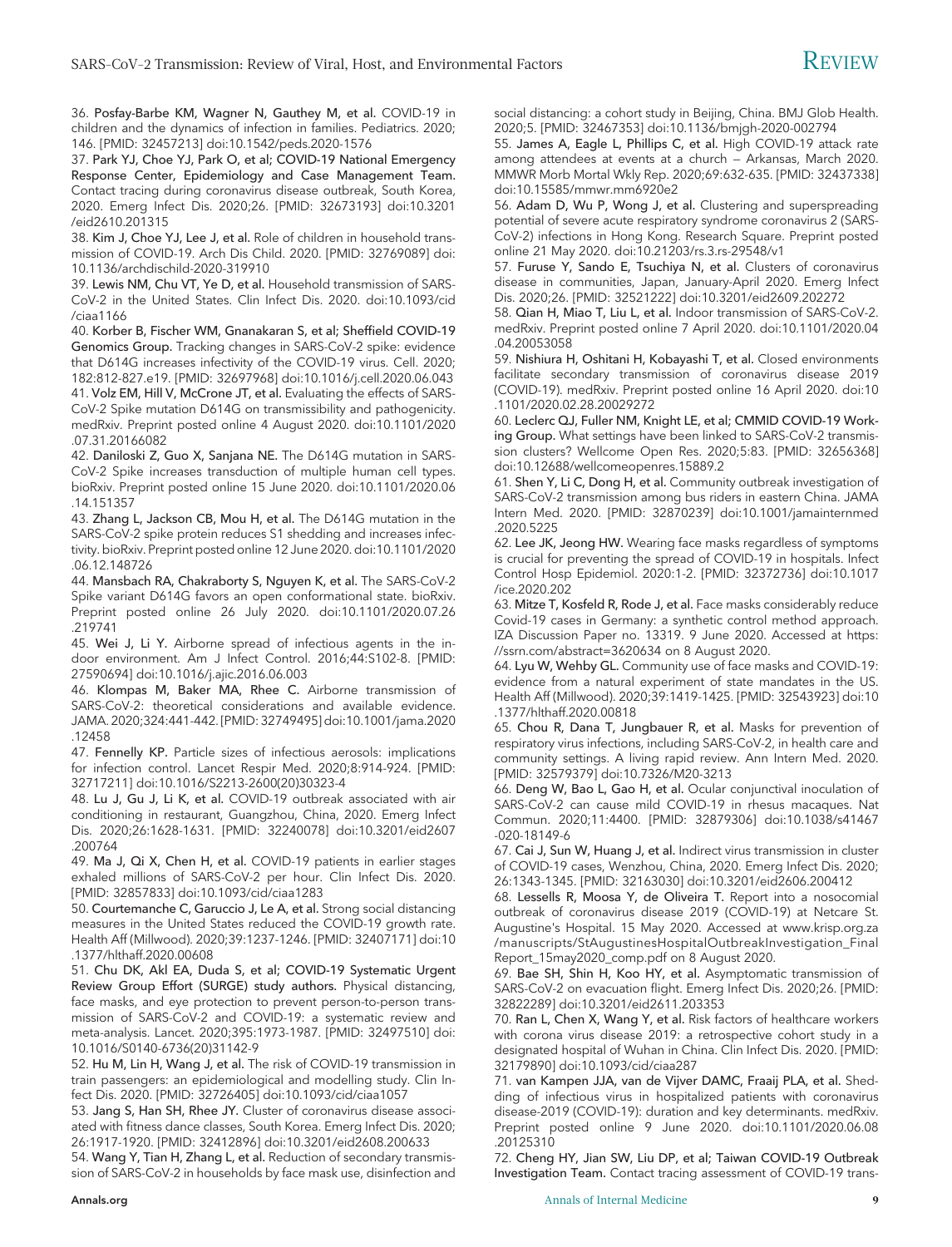mission dynamics in Taiwan and risk at different exposure periods before and after symptom onset. JAMA Intern Med. 2020. [PMID: 32356867] doi:10.1001/jamainternmed.2020.2020

73. Shi J, Wen Z, Zhong G, et al. Susceptibility of ferrets, cats, dogs, and other domesticated animals to SARS-coronavirus 2. Science. 2020;368:1016-1020. [PMID: 32269068] doi:10.1126/science .abb7015

74. Sit THC, Brackman CJ, Ip SM, et al. Infection of dogs with SARS-CoV-2. Nature. 2020. [PMID: 32408337] doi:10.1038/s41586-020 -2334-5

75. Richard M, Kok A, de Meulder D, et al. SARS-CoV-2 is transmitted via contact and via the air between ferrets. Nat Commun. 2020;11: 3496. [PMID: 32641684] doi:10.1038/s41467-020-17367-2

76. Garigliany M, Van Laere AS, Clercx C, et al. SARS-CoV-2 natural transmission from human to cat, Belgium, March 2020. Emerg Infect Dis. 2020;26. [PMID: 32788033] doi:10.3201/eid2612.202223

77. Halfmann PJ, Hatta M, Chiba S, et al. Transmission of SARS-CoV-2 in domestic cats [Letter]. N Engl J Med. 2020;383:592-594. [PMID: 32402157] doi:10.1056/NEJMc2013400

78. Oreshkova N, Molenaar RJ, Vreman S, et al. SARS-CoV-2 infection in farmed minks, the Netherlands, April and May 2020. Euro Surveill. 2020;25. [PMID: 32553059] doi:10.2807/1560-7917.ES .2020.25.23.2001005

79. Oude Munnink BB, Sikkema RS, Nieuwenhuijse DF, et al. Jumping back and forth: anthropozoonotic and zoonotic transmission of SARS-CoV-2 on mink farms. bioRxiv. Preprint posted online 1 September 2020. doi:10.1101/2020.09.01.277152

80. Yang Z, Liu Y. Vertical transmission of severe acute respiratory syndrome coronavirus 2: a systematic review. Am J Perinatol. 2020; 37:1055-1060. [PMID: 32403141] doi:10.1055/s-0040-1712161

81. Zeng H, Xu C, Fan J, et al. Antibodies in infants born to mothers with COVID-19 pneumonia. JAMA. 2020. [PMID: 32215589] doi:10 .1001/jama.2020.4861

82. Dong L, Tian J, He S, et al. Possible vertical transmission of SARS-CoV-2 from an infected mother to her newborn. JAMA. 2020. [PMID: 32215581] doi:10.1001/jama.2020.4621

83. Kimberlin DW, Stagno S. Can SARS-CoV-2 infection be acquired in utero? More definitive evidence is needed. JAMA. 2020. [PMID: 32215579] doi:10.1001/jama.2020.4868

84. Zeng L, Xia S, Yuan W, et al. Neonatal early-onset infection with SARS-CoV-2 in 33 neonates born to mothers with COVID-19 in Wuhan, China. JAMA Pediatr. 2020. [PMID: 32215598] doi:10.1001/jamapediatrics.2020.0878

85. Alzamora MC, Paredes T, Caceres D, et al. Severe COVID-19 during pregnancy and possible vertical transmission. Am J Perinatol. 2020;37:861-865. [PMID: 32305046] doi:10.1055/s-0040-1710050

86. Patanè L, Morotti D, Giunta MR, et al. Vertical transmission of coronavirus disease 2019: severe acute respiratory syndrome coronavirus 2 RNA on the fetal side of the placenta in pregnancies with coronavirus disease 2019-positive mothers and neonates at birth. Am J Obstet Gynecol MFM. 2020;2:100145. [PMID: 32427221] doi: 10.1016/j.ajogmf.2020.100145

87. Baud D, Greub G, Favre G, et al. Second-trimester miscarriage in a pregnant woman with SARS-CoV-2 infection. JAMA. 2020. [PMID: 32352491] doi:10.1001/jama.2020.7233

88. Vivanti AJ, Vauloup-Fellous C, Prevot S, et al. Transplacental transmission of SARS-CoV-2 infection. Nat Commun. 2020;11:3572. [PMID: 32665677] doi:10.1038/s41467-020-17436-6

89. Alamar I, Abu-Arja MH, Heyman T, et al. A possible case of vertical transmission of SARS-CoV-2 in a newborn with positive placental in situ hybridization of SARS-CoV-2 RNA. J Pediatric Infect Dis Soc. 2020. [PMID: 32888013] doi:10.1093/jpids/piaa109

90. Groß R, Conzelmann C, Müller JA, et al. Detection of SARS-CoV-2 in human breastmilk [Letter]. Lancet. 2020;395:1757-1758. [PMID: 32446324] doi:10.1016/S0140-6736(20)31181-8

91. Marín Gabriel MA, Cuadrado I, Álvarez Fernández B, et al; Neo-COVID-19 Research Group. Multicentre Spanish study found no incidences of viral transmission in infants born to mothers with COVID-19. Acta Paediatr. 2020. [PMID: 32649784] doi:10.1111/apa.15474

92. Chambers C, Krogstad P, Bertrand K, et al. Evaluation for SARS-CoV-2 in breast milk from 18 infected women. JAMA. 2020. [PMID: 32822495] doi:10.1001/jama.2020.15580

93. Gu J, Han B, Wang J. COVID-19: gastrointestinal manifestations and potential fecal-oral transmission [Editorial]. Gastroenterology. 2020;158:1518-1519. [PMID: 32142785] doi:10.1053/j.gastro.2020 .02.054

94. Deng W, Bao L, Gao H, et al. Ocular conjunctival inoculation of SARS-CoV-2 can cause mild COVID-19 in Rhesus macaques. bioRxiv. Preprint posted online 30 March 2020. doi:10.1101/2020.03.13 .990036

95. Wang W, Xu Y, Gao R, et al. Detection of SARS-CoV-2 in different types of clinical specimens. JAMA. 2020. [PMID: 32159775] doi:10 .1001/jama.2020.3786

96. Kim JM, Kim HM, Lee EJ, et al. Detection and isolation of SARS-CoV-2 in serum, urine, and stool specimens of COVID-19 patients from the Republic of Korea. Osong Public Health Res Perspect. 2020; 11:112-117. [PMID: 32528816] doi:10.24171/j.phrp.2020.11.3.02

97. Sun J, Xiao J, Sun R, et al. Prolonged persistence of SARS-CoV-2 RNA in body fluids. Emerg Infect Dis. 2020;26:1834-1838. [PMID: 32383638] doi:10.3201/eid2608.201097

98. Parasa S, Desai M, Thoguluva Chandrasekar V, et al. Prevalence of gastrointestinal symptoms and fecal viral shedding in patients with coronavirus disease 2019: a systematic review and meta-analysis. JAMA Netw Open. 2020;3:e2011335. [PMID: 32525549] doi:10 .1001/jamanetworkopen.2020.11335

99. van Doorn AS, Meijer B, Frampton CMA, et al. Systematic review with meta-analysis: SARS-CoV-2 stool testing and the potential for faecal-oral transmission. Aliment Pharmacol Ther. 2020. [PMID: 32852082] doi:10.1111/apt.16036

100. Patel J. Viability of SARS-CoV-2 in faecal bio-aerosols [Letter]. Colorectal Dis. 2020. [PMID: 32515130] doi:10.1111/codi.15181

101. Lai CKC, Ng RWY, Wong MCS, et al. Epidemiological characteristics of the first 100 cases of coronavirus disease 2019 (COVID-19) in Hong Kong Special Administrative Region, China, a city with a stringent containment policy. Int J Epidemiol. 2020. [PMID:

32601677] doi:10.1093/ije/dyaa106 102. Kang M, Wei J, Yuan J, et al. Probable evidence of fecal aerosol transmission of SARS-CoV-2 in a high-rise building. Ann Intern Med. 2020. [PMID: 32870707] doi:10.7326/M20-0928

103. Li D, Jin M, Bao P, et al. Clinical characteristics and results of semen tests among men with coronavirus disease 2019. JAMA Netw Open. 2020;3:e208292. [PMID: 32379329] doi:10 .1001/jamanetworkopen.2020.8292

104. Qiu L, Liu X, Xiao M, et al. SARS-CoV-2 is not detectable in the vaginal fluid of women with severe COVID-19 infection. Clin Infect Dis. 2020;71:813-817. [PMID: 32241022] doi:10.1093/cid/ciaa375

105. Scorzolini L, Corpolongo A, Castilletti C, et al. Comment of the potential risks of sexual and vertical transmission of Covid-19 infection. Clin Infect Dis. 2020. [PMID: 32297915] doi:10.1093/cid /ciaa445

106. Prazuck T, Giaché S, Gubavu C, et al. Investigation of a family outbreak of COVID-19 using systematic rapid diagnostic tests raises new questions about transmission [Letter]. J Infect. 2020. [PMID: 32610107] doi:10.1016/j.jinf.2020.06.066

107. Hogan CA, Stevens B, Sahoo MK, et al. High frequency of SARS-CoV-2 RNAemia and association with severe disease. medRxiv. Preprint posted online 1 May 2020. doi:10.1101/2020.04.26.20080101 108. Fajnzylber JM, Regan J, Coxen K, et al. SARS-CoV-2 viral load is associated with increased disease severity and mortality. medRxiv. Preprint posted online 17 July 2020. doi:10.1101/2020.07.15 .20131789

109. Chang L, Zhao L, Gong H, et al. Severe acute respiratory syndrome coronavirus 2 RNA detected in blood donations. Emerg Infect Dis. 2020;26:1631-1633. [PMID: 32243255] doi:10.3201 /eid2607.200839

110. Qian G, Yang N, Ma AHY, et al. COVID-19 transmission within a family cluster by presymptomatic carriers in China. Clin Infect Dis. 2020;71:861-862. [PMID: 32201889] doi:10.1093/cid/ciaa316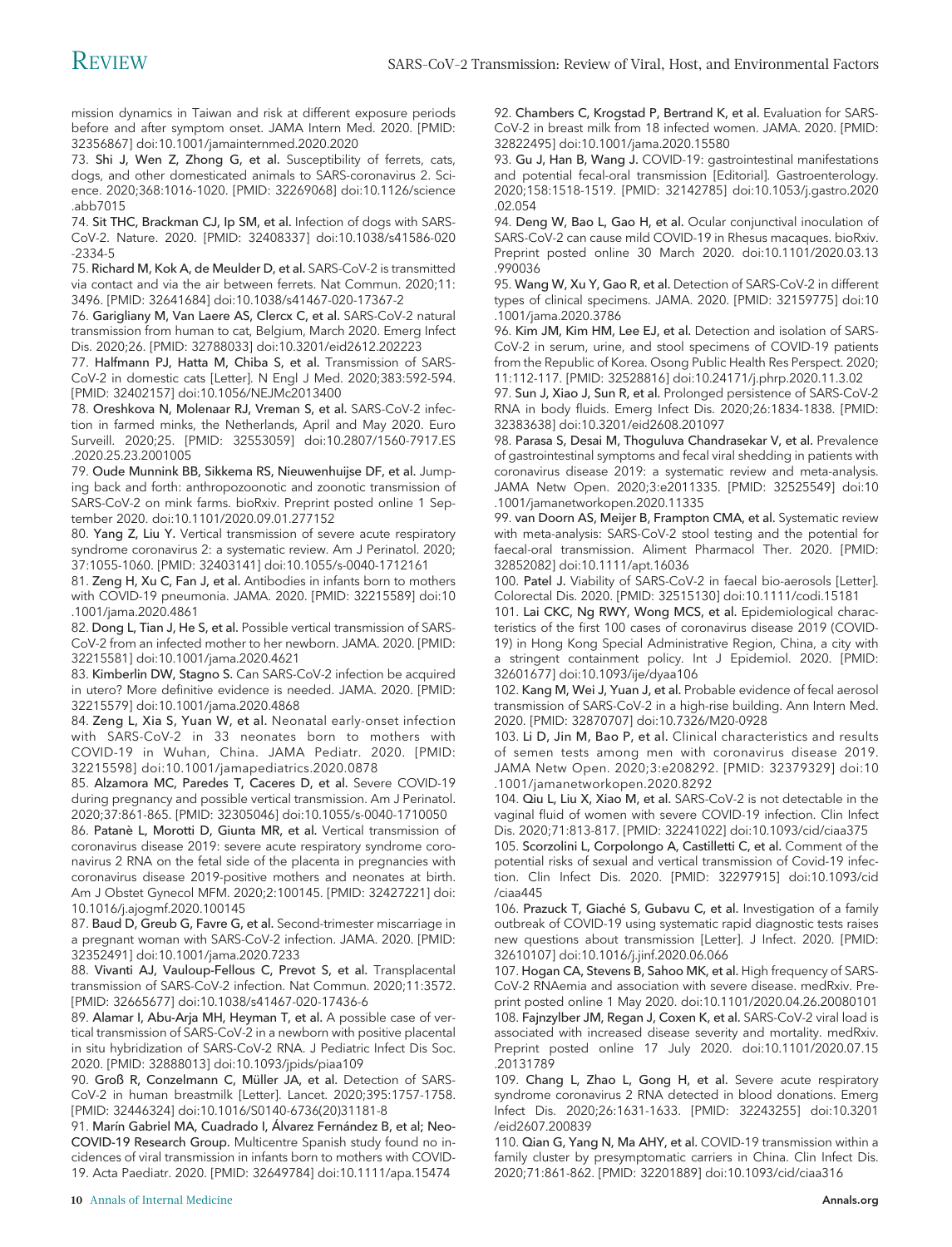111. Bai Y, Yao L, Wei T, et al. Presumed asymptomatic carrier transmission of COVID-19. JAMA. 2020. [PMID: 32083643] doi:10.1001 /jama.2020.2565

112. Chau NVV, Thanh Lam V, Thanh Dung N, et al; OUCRU COVID-19 research group. The natural history and transmission potential of asymptomatic SARS-CoV-2 infection. Clin Infect Dis. 2020. [PMID: 32497212] doi:10.1093/cid/ciaa711

113. Luo L, Liu D, Liao X, et al. Contact settings and risk for transmission in 3410 close contacts of patients with COVID-19 in Guangzhou, China. A prospective cohort study. Ann Intern Med. 2020. [PMID: 32790510] doi:10.7326/M20-2671

114. Qiu X, Nergiz AI, Maraolo AE, et al. Defining the role of asymptomatic SARS-CoV-2 transmission: a living systematic review. medRxiv. Preprint posted online 3 September 2020. doi:10.1101/2020 .09.01.20135194

115. Long QX, Tang XJ, Shi QL, et al. Clinical and immunological assessment of asymptomatic SARS-CoV-2 infections. Nat Med. 2020; 26:1200-1204. [PMID: 32555424] doi:10.1038/s41591-020-0965-6

116. Lee S, Kim T, Lee E, et al. Clinical course and molecular viral shedding among asymptomatic and symptomatic patients with SARS-CoV-2 infection in a community treatment center in the Republic of Korea. JAMA Intern Med. 2020. [PMID: 32780793] doi:10 .1001/jamainternmed.2020.3862

117. He X, Lau EHY, Wu P, et al. Temporal dynamics in viral shedding and transmissibility of COVID-19. Nat Med. 2020;26:672-675. [PMID: 32296168] doi:10.1038/s41591-020-0869-5

118. Lauer SA, Grantz KH, Bi Q, et al. The incubation period of coronavirus disease 2019 (COVID-19) from publicly reported confirmed cases: estimation and application. Ann Intern Med. 2020;172:577- 582. [PMID: 32150748] doi:10.7326/M20-0504

119. Yang L, Dai J, Zhao J, et al. Estimation of incubation period and serial interval of COVID-19: analysis of 178 cases and 131 transmission chains in Hubei province, China. Epidemiol Infect. 2020;148: e117. [PMID: 32594928] doi:10.1017/S0950268820001338

120. Xu XK, Liu XF, Wu Y, et al. Reconstruction of transmission pairs for novel coronavirus disease 2019 (COVID-19) in mainland China: estimation of super-spreading events, serial interval, and hazard of infection. Clin Infect Dis. 2020. [PMID: 32556265] doi:10.1093/cid /ciaa790

121. Shrestha NK, Marco Canosa F, Nowacki AS, et al. Distribution of transmission potential during non-severe COVID-19 illness. Clin Infect Dis. 2020. [PMID: 32594116] doi:10.1093/cid/ciaa886

122. Goyal A, Reeves DB, Cardozo-Ojeda EF, et al. Wrong person, place and time: viral load and contact network structure predict SARS-CoV-2 transmission and super-spreading events. medRxiv. Preprint posted online 7 August 2020. doi:10.1101/2020.08.07 .20169920

123. To KK, Tsang OT, Leung WS, et al. Temporal profiles of viral load in posterior oropharyngeal saliva samples and serum antibody responses during infection by SARS-CoV-2: an observational cohort study. Lancet Infect Dis. 2020;20:565-574. [PMID: 32213337] doi:10 .1016/S1473-3099(20)30196-1

124. Guo L, Ren L, Yang S, et al. Profiling early humoral response to diagnose novel coronavirus disease (COVID-19). Clin Infect Dis. 2020;71:778-785. [PMID: 32198501] doi:10.1093/cid/ciaa310

125. Liu Y, Yan LM, Wan L, et al. Viral dynamics in mild and severe cases of COVID-19 [Letter]. Lancet Infect Dis. 2020;20:656-657. [PMID: 32199493] doi:10.1016/S1473-3099(20)30232-2

126. Perera RAPM, Tso E, Tsang OTY, et al. SARS-CoV-2 virus culture and subgenomic RNA for respiratory specimens from patients with mild coronavirus disease. Emerg Infect Dis. 2020;26. [PMID: 32749957] doi:10.3201/eid2611.203219

127. Singanayagam A, Patel M, Charlett A, et al. Duration of infectiousness and correlation with RT-PCR cycle threshold values in cases of COVID-19, England, January to May 2020. Euro Surveill. 2020;25. [PMID: 32794447] doi:10.2807/1560-7917.ES.2020.25.32.2001483

128. Bullard J, Dust K, Funk D, et al. Predicting infectious SARS-CoV-2 from diagnostic samples. Clin Infect Dis. 2020. [PMID: 32442256] doi:10.1093/cid/ciaa638

129. Arons MM, Hatfield KM, Reddy SC, et al; Public Health–Seattle and King County and CDC COVID-19 Investigation Team. Presymptomatic SARS-CoV-2 infections and transmission in a skilled nursing facility. N Engl J Med. 2020;382:2081-2090. [PMID: 32329971] doi: 10.1056/NEJMoa2008457

130. Wong SCY, Kwong RT, Wu TC, et al. Risk of nosocomial transmission of coronavirus disease 2019: an experience in a general ward setting in Hong Kong. J Hosp Infect. 2020;105:119-127. [PMID: 32259546] doi:10.1016/j.jhin.2020.03.036

131. Endo A, Abbott S, Kucharski AJ, et al; Centre for the Mathematical Modelling of Infectious Diseases COVID-19 Working Group. Estimating the overdispersion in COVID-19 transmission using outbreak sizes outside China. Wellcome Open Res. 2020;5:67. [PMID: 32685698] doi:10.12688/wellcomeopenres.15842.3

132. Ferretti L, Wymant C, Kendall M, et al. Quantifying SARS-CoV-2 transmission suggests epidemic control with digital contact tracing. Science. 2020;368. [PMID: 32234805] doi:10.1126/science.abb6936 133. Althouse BM, Wenger EA, Miller JC, et al. Stochasticity and heterogeneity in the transmission dynamics of SARS-CoV-2. arXiv. Preprint posted online 27 May 2020. arXiv:2005.13689

134. Bi Q, Wu Y, Mei S, et al. Epidemiology and transmission of COVID-19 in 391 cases and 1286 of their close contacts in Shenzhen, China: a retrospective cohort study. Lancet Infect Dis. 2020;20:911- 919. [PMID: 32353347] doi:10.1016/S1473-3099(20)30287-5

135. Miller D, Martin MA, Harel N, et al. Full genome viral sequences inform patterns of SARS-CoV-2 spread into and within Israel. medRxiv. Preprint posted online 22 May 2020. doi:10.1101/2020.05.21 .20104521

136. Park SY, Kim YM, Yi S, et al. Coronavirus disease outbreak in call center, South Korea. Emerg Infect Dis. 2020;26:1666-1670. [PMID: 32324530] doi:10.3201/eid2608.201274

137. Yusef D, Hayajneh W, Awad S, et al. Large outbreak of coronavirus disease among wedding attendees, Jordan. Emerg Infect Dis. 2020;26. [PMID: 32433907] doi:10.3201/eid2609.201469

138. Hamner L, Dubbel P, Capron I, et al. High SARS-CoV-2 attack rate following exposure at a choir practice — Skagit County, Washington, March 2020. MMWR Morb Mortal Wkly Rep. 2020;69:606- 610. [PMID: 32407303] doi:10.15585/mmwr.mm6919e6

139. Szablewski CM, Chang KT, Brown MM, et al. SARS-CoV-2 transmission and infection among attendees of an overnight camp — Georgia, June 2020. MMWR Morb Mortal Wkly Rep. 2020;69:1023- 1025. [PMID: 32759921] doi:10.15585/mmwr.mm6931e1

140. Payne DC, Smith-Jeffcoat SE, Nowak G, et al; CDC COVID-19 Surge Laboratory Group. SARS-CoV-2 infections and serologic responses from a sample of U.S. Navy service members — USS Theodore Roosevelt, April 2020. MMWR Morb Mortal Wkly Rep. 2020;69: 714-721. [PMID: 32525850] doi:10.15585/mmwr.mm6923e4

141. Lemieux J, Siddle KJ, Shaw BM, et al. Phylogenetic analysis of SARS-CoV-2 in the Boston area highlights the role of recurrent importation and superspreading events. medRxiv. Preprint posted online 25 August 2020. doi:10.1101/2020.08.23.20178236

142. Madewell ZJ, Yang Y, Longini IM Jr, et al. Household transmission of SARS-CoV-2: a systematic review and meta-analysis of secondary attack rate. medRxiv. Preprint posted online 1 August 2020. doi:10.1101/2020.07.29.20164590

143. Emeruwa UN, Ona S, Shaman JL, et al. Associations between built environment, neighborhood socioeconomic status, and SARS-CoV-2 infection among pregnant women in New York City. JAMA. 2020. [PMID: 32556085] doi:10.1001/jama.2020.11370

144. Cox RJ, Brokstad KA, Krammer F, et al; Bergen COVID-19 Research Group. Seroconversion in household members of COVID-19 outpatients [Letter]. Lancet Infect Dis. 2020. [PMID: 32553187] doi: 10.1016/S1473-3099(20)30466-7